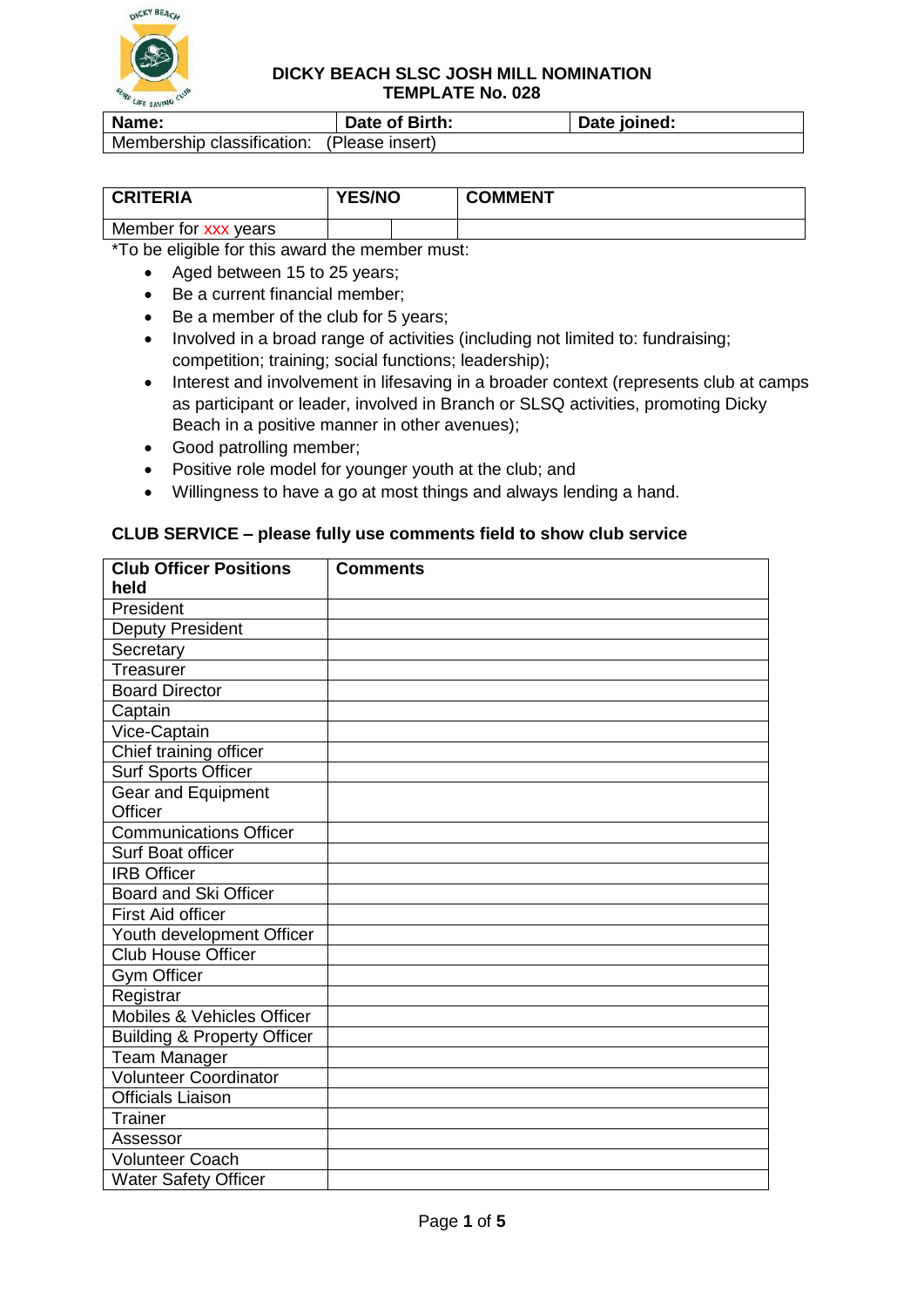

| <b>Junior Activities Chair</b> |  |
|--------------------------------|--|
| Deputy Chair                   |  |
| Minute secretary               |  |
| Gear officer                   |  |
| <b>Team Manger</b>             |  |
| Age Manager                    |  |
| <b>Operations Officer</b>      |  |
| Junior Registrar               |  |
| <b>Water Safety</b>            |  |
| Canteen coordinator            |  |
| <b>Apparel Officer</b>         |  |
| Junior Fundraising Officer     |  |

| <b>Committees served</b>           | <b>Position</b><br><b>Held</b> | Comments |
|------------------------------------|--------------------------------|----------|
| <b>Board</b>                       |                                |          |
| Surf Life Saving                   |                                |          |
| <b>Surf Sports</b>                 |                                |          |
| <b>Building and Property</b>       |                                |          |
| Youth Development                  |                                |          |
| <b>Constitution review</b>         |                                |          |
| Finance                            |                                |          |
| Fundraising                        |                                |          |
| <b>Club Apparel</b>                |                                |          |
| <b>Supporters</b>                  |                                |          |
| <b>Junior Activities Committee</b> |                                |          |

\*Should demonstrate continual involvement in committee during term

# **BRANCH SERVICE**

Identify here any involvement with Branch on committees; camps or nomination for award at Branch level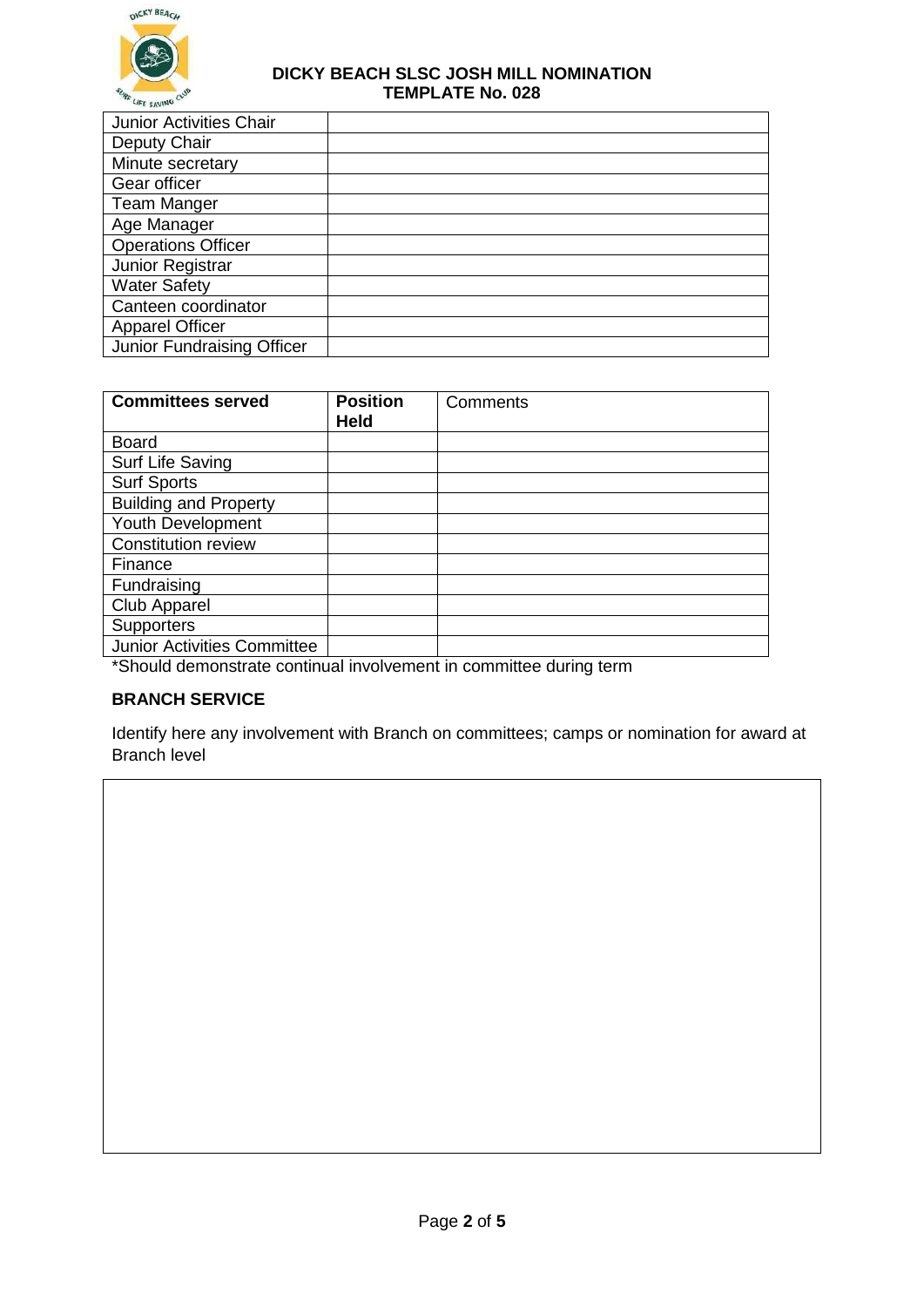

Identify here any involvement at State level on committees; camps or nomination for award at State level

# **NATIONAL SERVICE**

Identify here any involvement at State level on committees; camps or nomination for award at National level

## **SURF SPORTS**

| <b>Competition/Event</b> | Comment - include State and Aussies also type of<br>competition involved |  |
|--------------------------|--------------------------------------------------------------------------|--|
|                          |                                                                          |  |
|                          |                                                                          |  |
|                          |                                                                          |  |
|                          |                                                                          |  |
|                          |                                                                          |  |
|                          |                                                                          |  |
|                          |                                                                          |  |
|                          |                                                                          |  |
|                          |                                                                          |  |
|                          |                                                                          |  |
|                          |                                                                          |  |
|                          |                                                                          |  |
|                          |                                                                          |  |
|                          |                                                                          |  |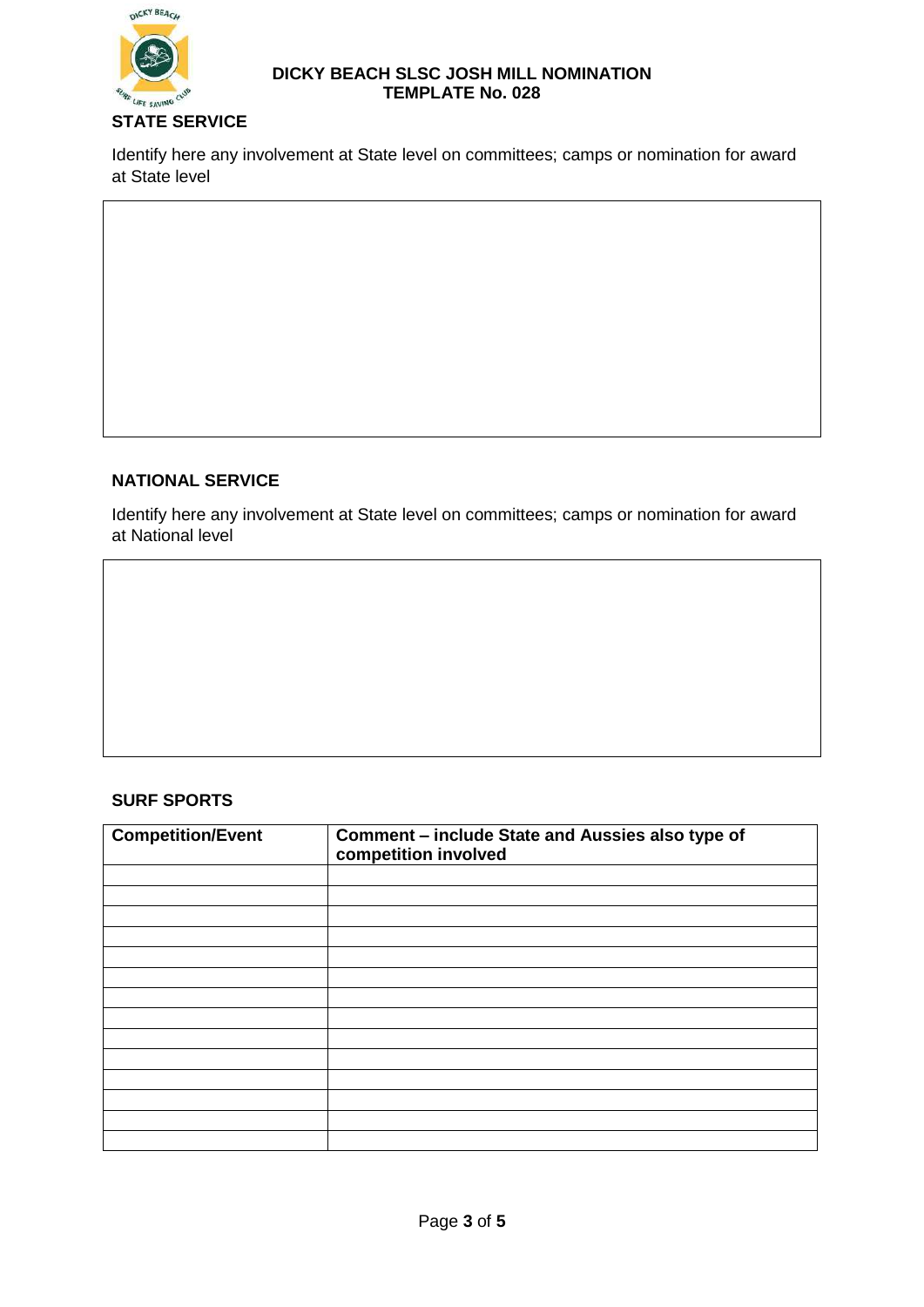

## **PATROLS- CLUB ATTENDANCE - CLUB EVENTS**

Identify patrol hours for current season Identify water safety hours for current season Identify assistance at club carnival (e.g. First Aid; Water Safety – where and when)

| Item | Time<br>Devoted | <b>Comments</b> |
|------|-----------------|-----------------|
|      |                 |                 |
|      |                 |                 |
|      |                 |                 |
|      |                 |                 |
|      |                 |                 |
|      |                 |                 |
|      |                 |                 |

### **FUNDRAISING EVENTS**

Identify event (e.g. tin collection)

| Item | Time<br>Devoted | <b>Comments</b> |
|------|-----------------|-----------------|
|      |                 |                 |
|      |                 |                 |
|      |                 |                 |
|      |                 |                 |
|      |                 |                 |
|      |                 |                 |
|      |                 |                 |

### **CONCLUSION and RECOMMENDATIONS (Please include information to support the criteria listed above)**